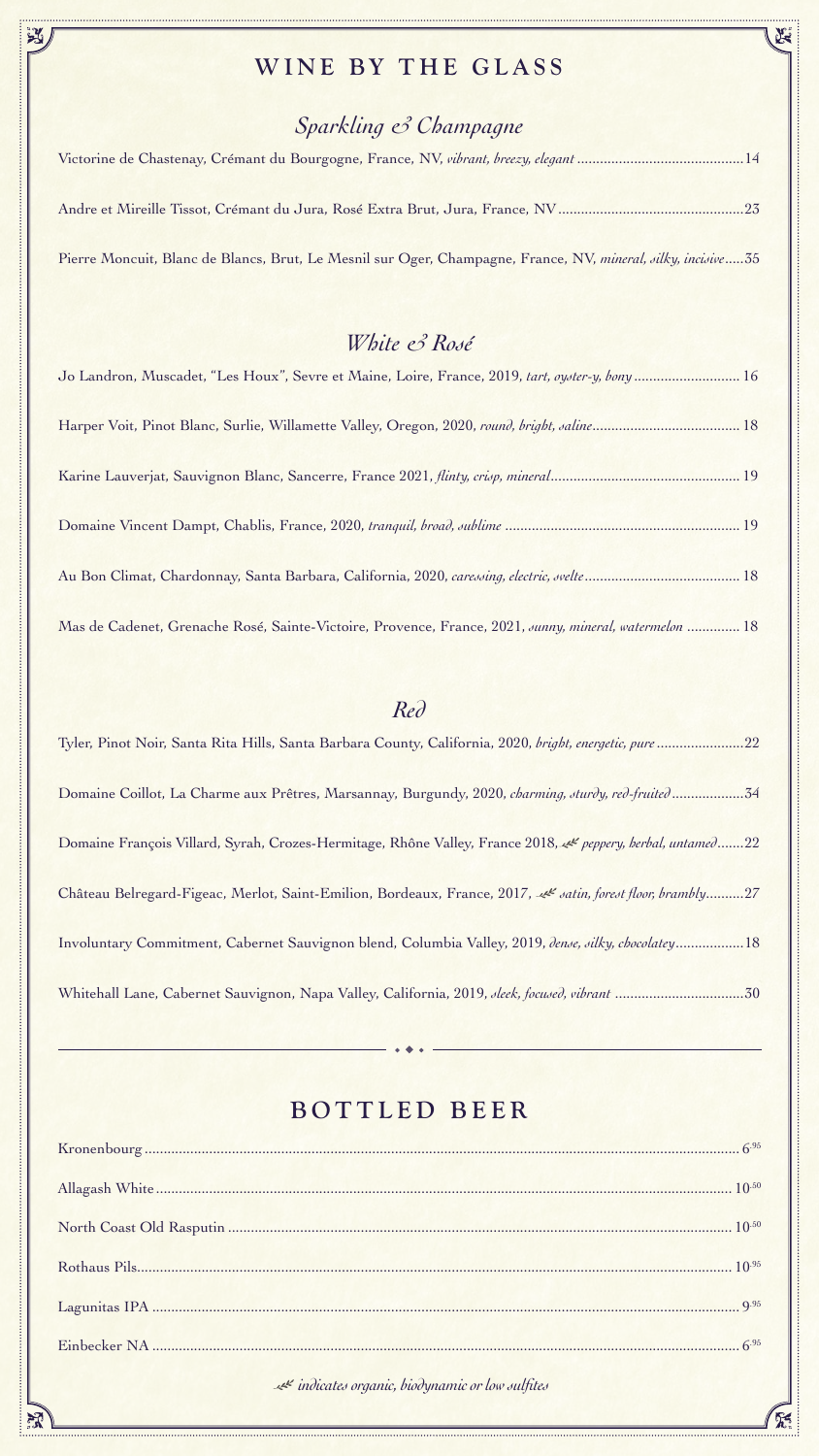#### TINY BUBBLES

 $\sum_{i=1}^{n}$ 

André Heucq, Héritage Assemblage, Extra Brut, Champagne, France NV, 375ml, et powerful, broad, modern ....65 Pierre Moncuit, Blanc de Blancs, Brut, Champagne, France, NV, 375ml, *mineral, silky, incisive*.....................75 F. Boulard et Fille, Les Murgiers, Extra Brut, Champagne, France, NV, 375ml, *imposing, cerebral, brooding*..95

#### SPARKLING

| Kistler Vineyards, Les Noisetiers, Sonoma Coast, California, 2020, nutty, creamy, refined215                   |  |
|----------------------------------------------------------------------------------------------------------------|--|
| Domaine Boyer-Martenot, Chardonnay, Perrières 1er Cru, Meursault, Burgundy, '19, noble, vanilla, charming  423 |  |

Victorine de Chastenay, Crémant du Bourgogne, France, NV, *vibrant, breezy, elegant* ............................................56 Andre et Mireille Tissot, Crémant du Jura, Rosé Extra Brut, Jura, France, NV.................................................92 Pierre Moncuit, Blanc de Blancs, Brut, Le Mesnil sur Oger, Champagne, France, NV, *mineral, silky, incisive*...134 Moussé Fils, L'Or d'Eugéne, Perpetuelle Blanc de Noirs, Champagne, France, NV, <sup>et</sup> rich, sapid, delicate ......165 Charles Heidsieck, Brut Reserve, Champagne, France, NV, *dense, broad, malty* ...................................................192 Lanson, Brut Rosé, Champagne, France, NV, *fine, firm, smoky* .............................................................................212 Ruinart, Brut Rosé, Champagne, France, NV, *refined, fruity, distinguished* .............................................................235 Chartogne-Taillet, Les Couarres, Champagne, France, 2015, et light oak, vinous, ample..............................236 Egly-Ouriet, Brut Tradition, Champagne, France, NV, *rich, full, expressive* ..........................................................279 Pol Roger, Sir Winston Churchill, Champagne, France, 2009, *demonstrative, fleshy, seamless*..............................418 Krug, Brut Grand Cuvée 169th Edition, Champagne, France, NV, *nervy, electric, sapid* .......................................497 Dom Perignon, Champagne, France, 2012, *timeless, layered, complex*.....................................................................589 Krug, Brut Clos du Mesnil, Champagne, France, 2006, *crystalline, brilliant, flashy*.............................................1890 Louis Roederer, Cristal, Champagne, France, 1996, *rich, epic, powerful*....................................................... 2483 (1.5L)

#### CHARDONNAY

#### SAUVIGNON BLANC

| Pascal Cotat, Chavignol "Mont Damnes," Sancerre, France, 2020, rich, concentrated, creamy223 |  |
|----------------------------------------------------------------------------------------------|--|

#### OTHER WHITES & ROSÉ

| Jo Landron, Muscadet, "Les Houx", Sevre et Maine, Loire, France, 2019, tart, oyster-y, bony56            |  |
|----------------------------------------------------------------------------------------------------------|--|
|                                                                                                          |  |
| Mas de Cadenet, Grenache Rosé, Sainte-Victoire, Provence, France, 2021, sunny, mineral, watermelon 74    |  |
|                                                                                                          |  |
| Domaine Filliatreau, Chenin Blanc, Lena Filliatreau, Saumur, France 2019, tangy, thoughtful, electric 64 |  |
|                                                                                                          |  |
| Domaine Schlumberger, Riesling, Saering, Alsace Grand Cru, France, 2018, towering, fleshy, baroque 108   |  |

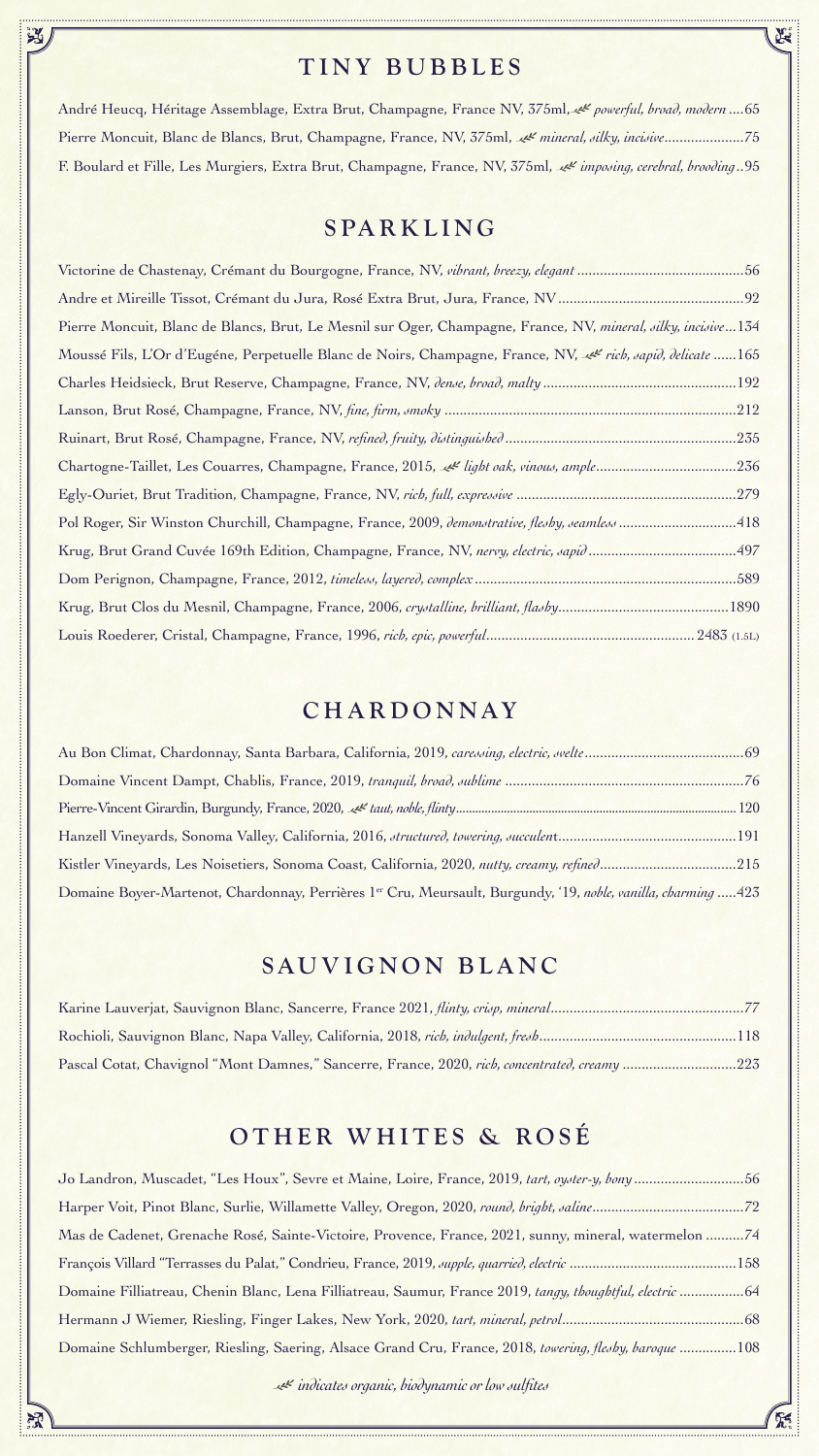

# GAMAY & PINOT NOIR

 $\sum_{i=1}^{n}$ 

| Ohristophe Pacalet, "Les Labourons," Gamay, Fleurie, Beaujolais, France, 2020, et delicate, chiseled, ethereal 88  |
|--------------------------------------------------------------------------------------------------------------------|
| Domaine Foillard, "Côte du Py," Morgon, Beaujolais, France, 2020, et satiny, bright, mineral136                    |
|                                                                                                                    |
|                                                                                                                    |
| Domaine Coillot, La Charme aux Prêtres, Marsannay, Burgundy, 2020, <i>charming, sturdy, red-fruited</i> 118        |
|                                                                                                                    |
| Anthill Farms, Abbey-Harris Vineyard, Sonoma Coast, California 2019, transparent, airy, ethereal150                |
|                                                                                                                    |
|                                                                                                                    |
|                                                                                                                    |
|                                                                                                                    |
| Arnaud Mortet, "Ma Cuvée," Gevrey Chambertin, Burgundy, France, 2018, saline, energetic, sublime 270               |
|                                                                                                                    |
| Charles Van Canneyt, "Les Cazetiers", Gevrey-Chambertin 1er Cru, Burgundy, France, 2014  447                       |
| Georges Lignier, Charmes-Chambertin Grand Cru, Burgundy, France, 2014, silky, defined, lithe  476                  |
| Dom. Méo-Camuzet, Cuvée Christine Friedberg, HdB, Santenay, Burgundy, '18, fresh, structured, generous  769 (1.5L) |

|  |  |  | Domaine Faiveley, Chambertin Clos de Bèze, Grand Cru, Burgundy, France, 20051115 |
|--|--|--|----------------------------------------------------------------------------------|
|--|--|--|----------------------------------------------------------------------------------|

### AMERICAN CABERNET & BLENDS

| Staglin, "Salus", Cabernet Sauvignon, Napa Valley, California, 2018, Jense, poised, seamless  325                                     |
|---------------------------------------------------------------------------------------------------------------------------------------|
|                                                                                                                                       |
|                                                                                                                                       |
|                                                                                                                                       |
|                                                                                                                                       |
| Ridge Vineyards, Monte Bello, Santa Cruz Mountains, California, 2008, velvety, mineral, leathery600                                   |
|                                                                                                                                       |
| Heitz Cellars, Martha's Vineyard, Napa Valley, California, 2014, et classy, thunderous, commanding 798                                |
| Château Montelena Winery, Cabernet Sauvignon, Napa Valley, California, '06, <i>defined</i> , <i>rich</i> , <i>timeless</i> 845 (1.5L) |
|                                                                                                                                       |
| Hundred Acre, Kayli Morgan Vineyard, Cabernet Sauvignon, Napa Valley, California, 2001  1197 (1.5L)                                   |
| Opus One, Cabernet Blend, Oakville, Napa Valley, California, 2002, magical, silky, resolved 1292                                      |